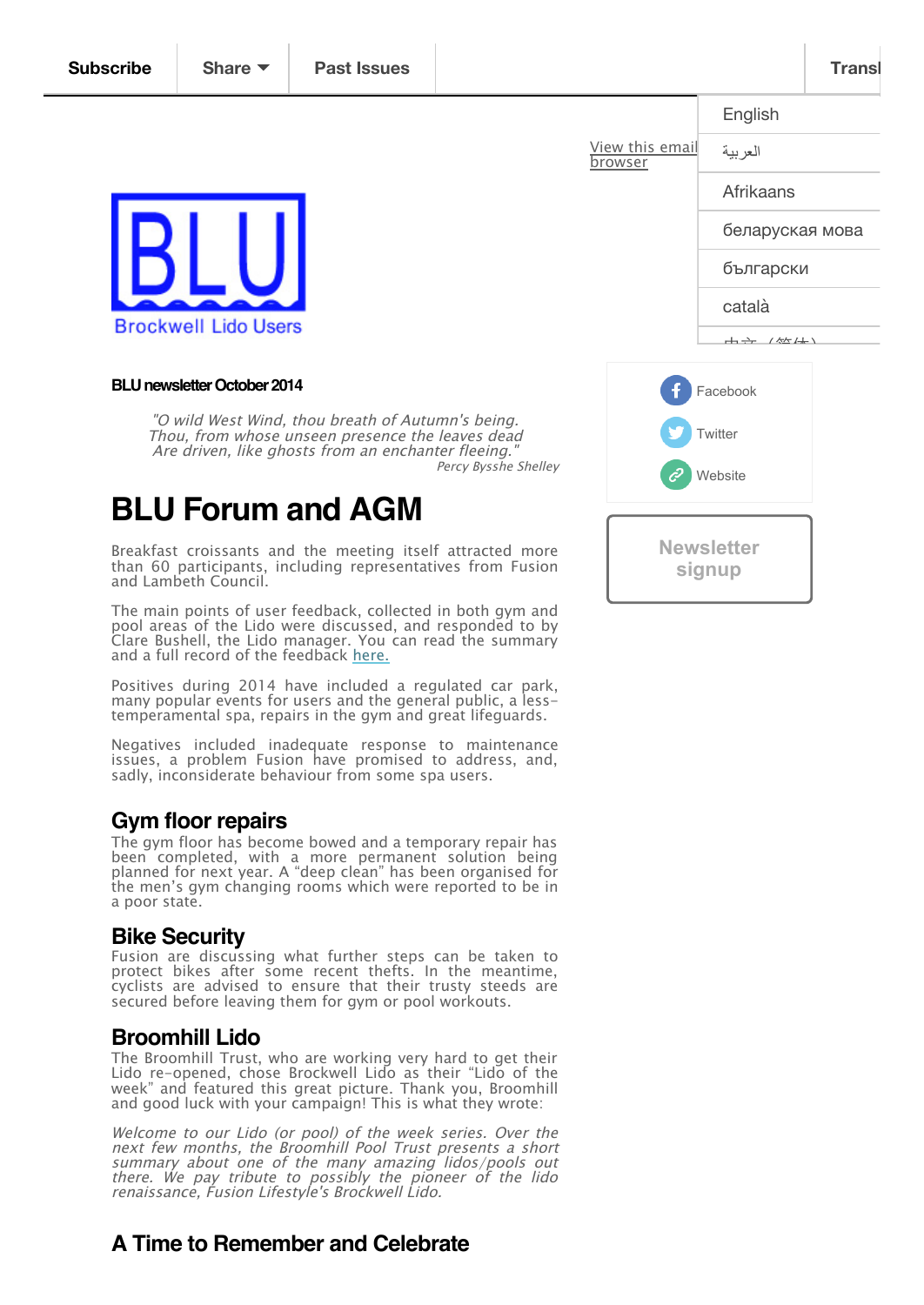If you wanted to compose a eulogy for your dearest friend or your beloved child, you wouldn't necessarily think of writing it on water, amidst shrieks of laughter, cheers, and the odd tear. But this is exactly what Eddy Hackett, and three other friends of Richard Turner's did at Brockwell Lido on Saturday 30th of August. Click <u>here</u> for the full account.

### **Brockwell Lido Fun Palace**

Mermaids! Kayaks, a scientific swimmer, Barrie the Illusioneer, and so much more! Congratulations to Shelley Silas and her team of wonderful volunteers. An absolute triumph.



After 9 months of planning, Brockwell Lido was transformed into a Fun Palace on Sunday 5th October. No one could have anticipated the incredible weather, a stunning day complete with constant blue sky. We were truly blessed.



We couldn't have had our Fun Palace without Fusion's support and without the tremendous effort and time of all the volunteers and businesses who sponsored us, and the Herne Hill Society. This was a mammoth task and no one could have predicted the outcome. It was exactly what we all hoped it would be.

Next year, if we go ahead with making this an annual event, we want more people involved. Everyone is welcome to contribute, so if have any idea of what you could offer please be in touch through our webpage here. The only stipulation is that Fun Palaces are totally inclusive and free, with a mix of science and arts. And fun!

**Winter Swim Prices**

Click link here to download